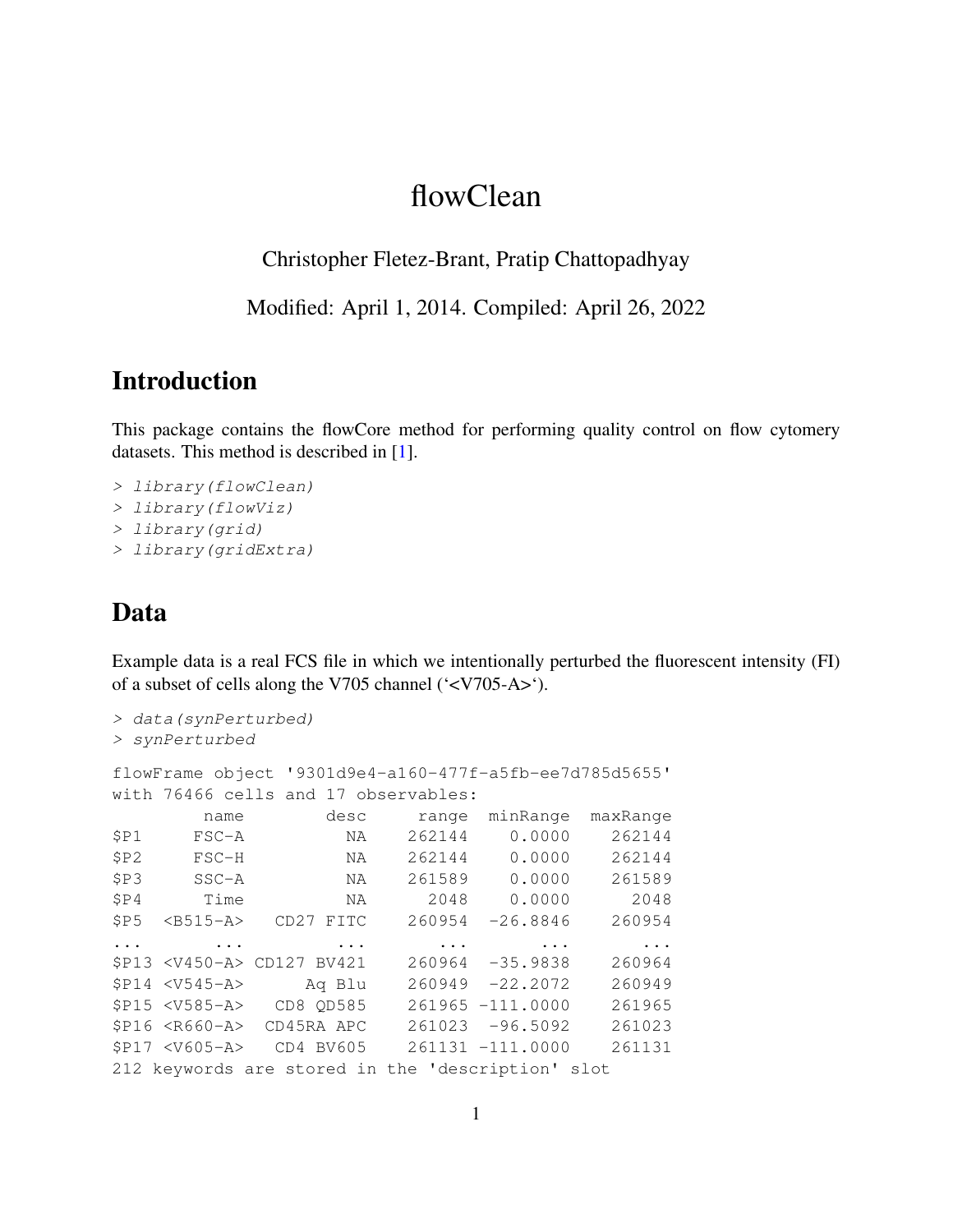#### Quality Control

The full details are available in [\[1\]](#page-3-0). The motivating idea for this methodology is that populations in a flow experiment should be collected nearly uniformly with respect to time of collection. The primary actor in flowClean is the clean, which tests for deviations from uniformity of collection. Specifically, the collection time is discretized into l periods, each of which can be considered a N-part composition

$$
D_{j=1..l} = [P_1, P_2, \dots, P_N]
$$

with each  $P_i$  the frequency of a population defined as  $+/-$  with respect to some threshold; the default is the median FI of a flow parameter. By default  $l = 100$ .

Each  $D_j$  then udnergoes the centered log ratio (CLR) transformation [\[2\]](#page-3-1):

$$
CLR(D_j) = \left[ln \frac{P_1}{g(D_j)}; \dots; ln \frac{P_N}{g(D_j)}\right]
$$

where

$$
g(D_j) = \sqrt[N]{P_1 P_2 ... P_N}
$$

To avoid -Inf values, substitution of zeroes is performed using the 'modified Aitchison' of [\[3\]](#page-3-2). The  $L_p$  norm of the subset  $CLR(D_j) > 0$ , denoted  $L_p = ||CLR(D_j)||^+$ , where  $p = |CLR(D_j) >$ 0, is then calculated for each  $D_j$  and changepoint analysis is performed on the set of all  $||CLR(D_j)||^+$ . If there are no changes then the FCS is assumed to contain no errors. Otherwise, the means of the periods are compared relative to the mean of the longest period between changepoints and thresholded according to some k, which empirically works well with  $k = 1.3$ .

Actually calling clean requires only specifying a flowFrame, which markers are to be analyzed (generally without the 'scatter' parameters), the name to be given to the output (directory structure can be included) and the file extension:

```
> synPerturbed.c <- clean(synPerturbed, vectMarkers=c(5:16),
+ filePrefixWithDir="sample_out", ext="fcs", diagnostic=TRUE)
[1] "flowClean has identified problems in synPerturbed.FCS with 24, 25, 26, 27, 28,
> synPerturbed.c
flowFrame object '9301d9e4-a160-477f-a5fb-ee7d785d5655'
with 76466 cells and 18 observables:
       name desc range minRange maxRange
$P1 FSC-A NA 262144 0.0000 262144
$P2 FSC-H NA 262144 0.0000 262144
$P3 SSC-A NA 261589 0.0000 261589
$P4 Time NA 2048 0.0000 2048
$P5 <B515-A> CD27 FITC 260954 -26.8846 260954
```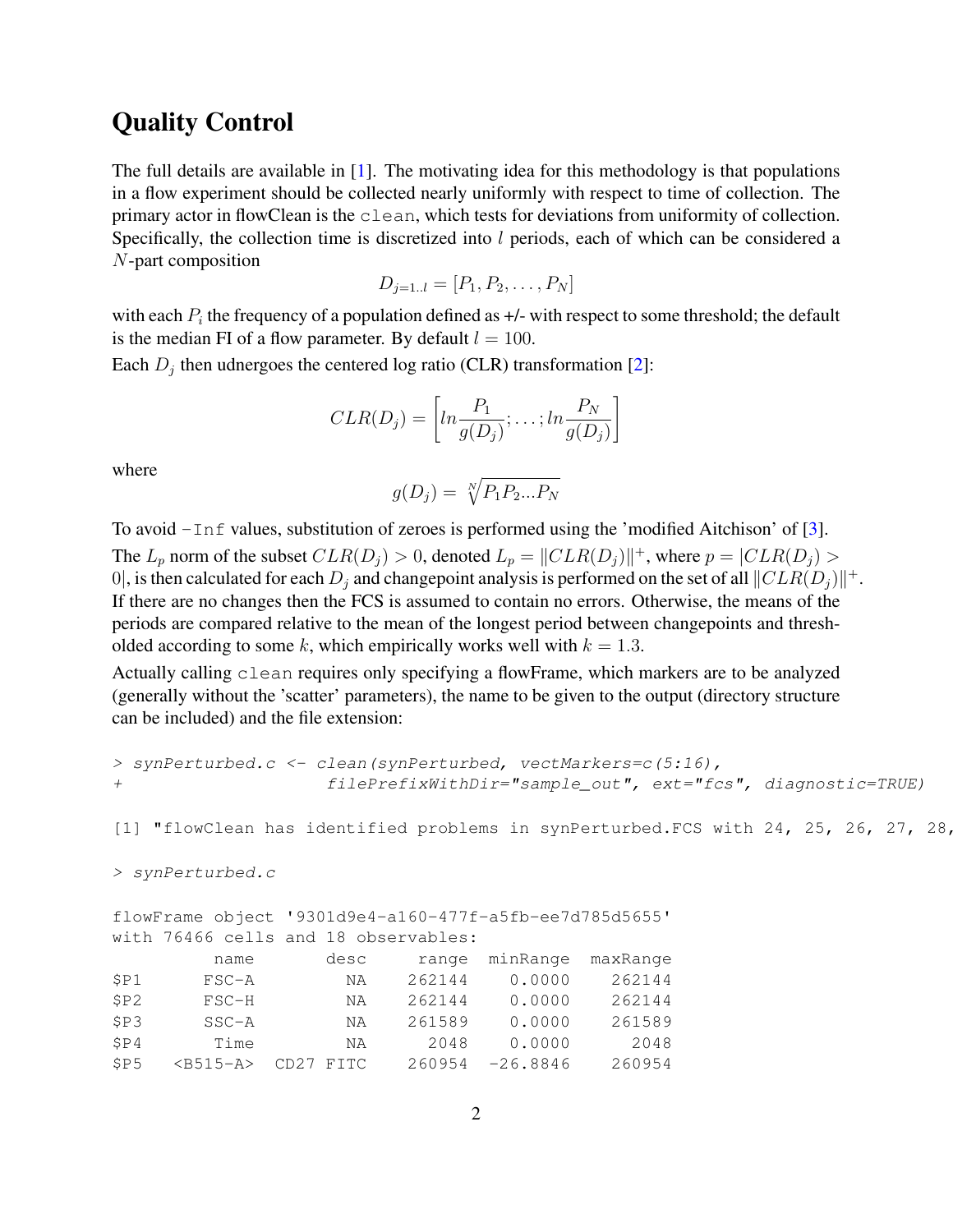... ... ... ... ... ... \$P14 <V545-A> Aq Blu 260949 -22.2072 260949 \$P15 <V585-A> CD8 QD585 261965 -111.0000 261965 \$P16 <R660-A> CD45RA APC 261023 -96.5092 261023 \$P17 <V605-A> CD4 BV605 261131 -111.0000 261131 18 GoodVsBad GoodVsBad 262144 0.0000 262143 222 keywords are stored in the 'description' slot

The result is an FCS file identical to the input file with a new parameter, 'GoodVsBad', in which 'Good' cells all are given  $FI < 10000$  and 'Bad' cells are given  $FI \geq 10000$ , which allows for easy programmatic gating out of 'Bad' cells from multiple FCS files. This parameter can also be used in plots as any other flow parameter as well.

```
> lgcl <- estimateLogicle(synPerturbed.c, unname(parameters(synPerturbed.c)$name[5
> synPerturbed.cl <- transform(synPerturbed.c, lgcl)
> lgcl <- estimateLogicle(synPerturbed.c, unname(paramete> synPerturbed.cl <- transform(synPerturbed.c, lgcl)<br>> p1 <- xyplot(`<V705-A>` ~ `Time`, data=synPerturbed.cl,
+ abs=TRUE, smooth=FALSE, alpha=0.5, xlim=c(0, 100))
> synPerturbed.cl <- transform(synPerturbed.c, 1gcl)<br>> p1 <- xyplot(`<V705-A>` ~ `Time`, data=synPerturbed.cl,<br>+ abs=TRUE, smooth=FALSE, alpha=0.5, xlim=c((<br>> p2 <- xyplot(`GoodVsBad` ~ `Time`, data=synPerturbed.cl,
+ abs=TRUE, smooth=FALSE, alpha=0.5, xlim=c(0, 100), ylim=c(0, 20000))
> rg <- rectangleGate(filterId="gvb", list("GoodVsBad"=c(0, 9999)))
> idx <- filter(synPerturbed.cl, rg)
> synPerturbed.clean <- Subset(synPerturbed.cl, idx)
> p3 <- xyplot(`<V705-A>` ~ `Time`, data=synPerturbed.clean,
+ abs=TRUE, smooth=FALSE, alpha=0.5, xlim=c(0, 100))
> grid.arrange(p1, p2, p3, ncol=3)
```
## SessionInfo

- R version 4.2.0 RC (2022-04-21 r82226), x86\_64-pc-linux-gnu
- Locale: LC\_CTYPE=en\_US.UTF-8, LC\_NUMERIC=C, LC\_TIME=en\_GB, LC\_COLLATE=C, LC\_MONETARY=en\_US.UTF-8, LC\_MESSAGES=en\_US.UTF-8, LC\_PAPER=en\_US.UTF-8, LC\_NAME=C, LC\_ADDRESS=C, LC\_TELEPHONE=C, LC\_MEASUREMENT=en\_US.UTF-8, LC\_IDENTIFICATION=C
- Running under: Ubuntu 20.04.4 LTS
- Matrix products: default
- BLAS: /home/biocbuild/bbs-3.16-bioc/R/lib/libRblas.so
- LAPACK: /home/biocbuild/bbs-3.16-bioc/R/lib/libRlapack.so
- Base packages: base, datasets, grDevices, graphics, grid, methods, stats, utils